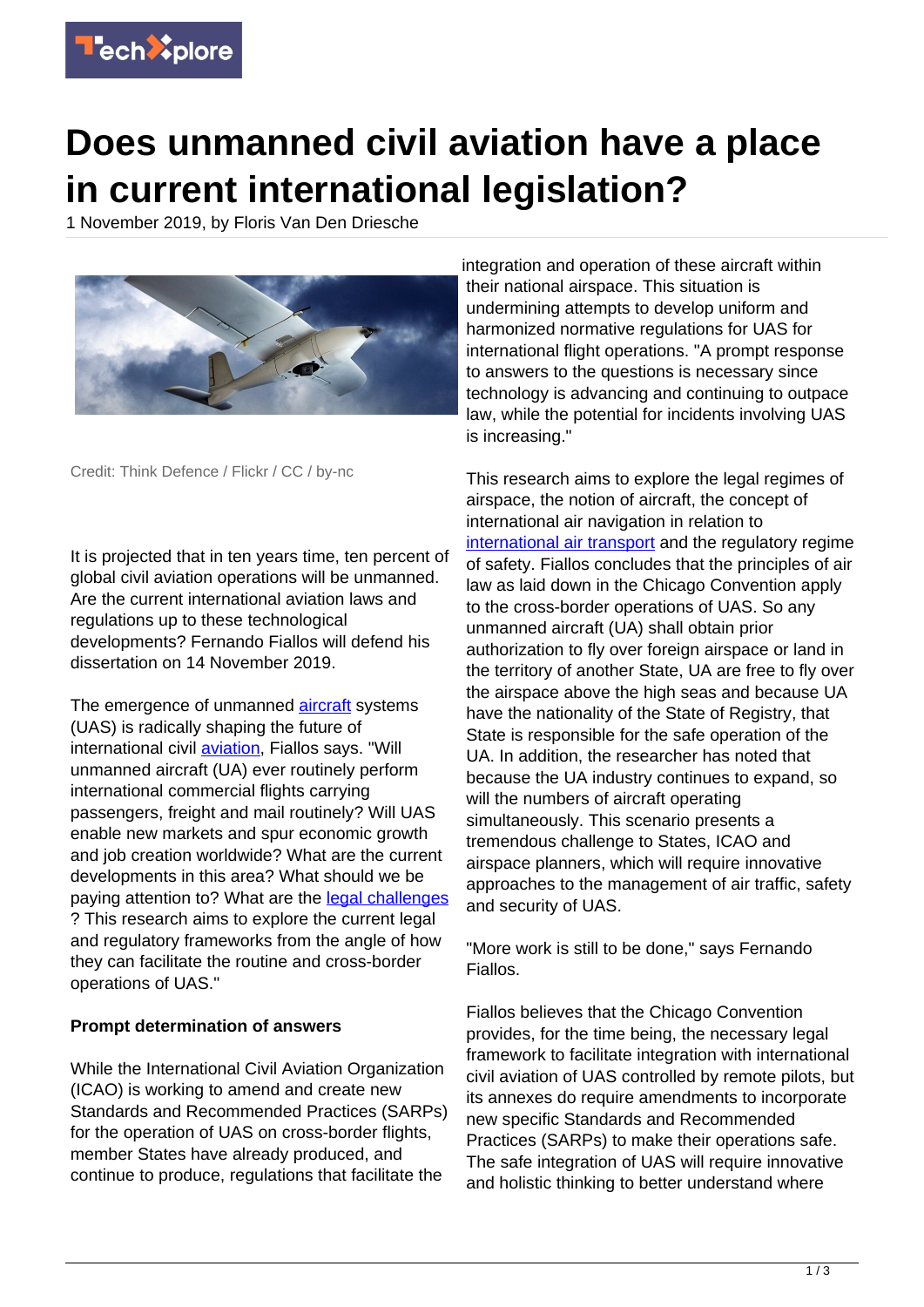

new regulations could support the safety, security and international harmonization of unmanned aviation operations.

The policy and rule-making process for UAS operations has been gradual and is expected to be a long-term activity. Efforts to produce regulations and harmonize the aviation legal regimes for the civil uses of UAS are moving forwards but remain in the early stages. More work is still to be done. These aspects justify more in-depth research in the field of air law—in areas such as UAS financing, civil liability for damage caused by civil UAS undertakings under international air law, economic regulations for international air transport using UA, aviation insurance for UAS and the emergence of autonomous aircraft with Artificial Intelligence (AI) in civil uses, among others.

## **Fascinating and promising**

The author hopes to contribute to the legal thinking and continuing advancement of air law through the findings presented in this research. Air law has developed and grown along with the aviation industry and, over the years, it has kept pace with the evolution of aviation technology. Undoubtedly, air law will continue to evolve further as technological innovations emerge.

Since UAS is an activity in which the regulatory development is at an early stage, there is still room for more debate and legal reflections. Therefore, the future of this fascinating and challenging new field in civil aviation requires continuous analyses and in-depth research, which will play a significant role in defining the course of the unmanned aviation industry.

Fiallos says, "The topic of drones is the subject matter of numerous conferences and publications. Drones are frequently linked to military operations, but they can be used, and this is increasingly the case, for civil purposes."

Fiallos has conducted an in-depth study into this latter dimension in which he considers a future where cross-border unmanned aircraft are used to carry out commercial flights. In the first place he envisages that cargo, but later also passengers,

can be transported in this way. This perspective gives rise to all kinds of legal issues which are clearly set out in his study. In doing so, he has provided innovative insights into the existing regime in relation to commercial aviation.

Provided by Leiden University